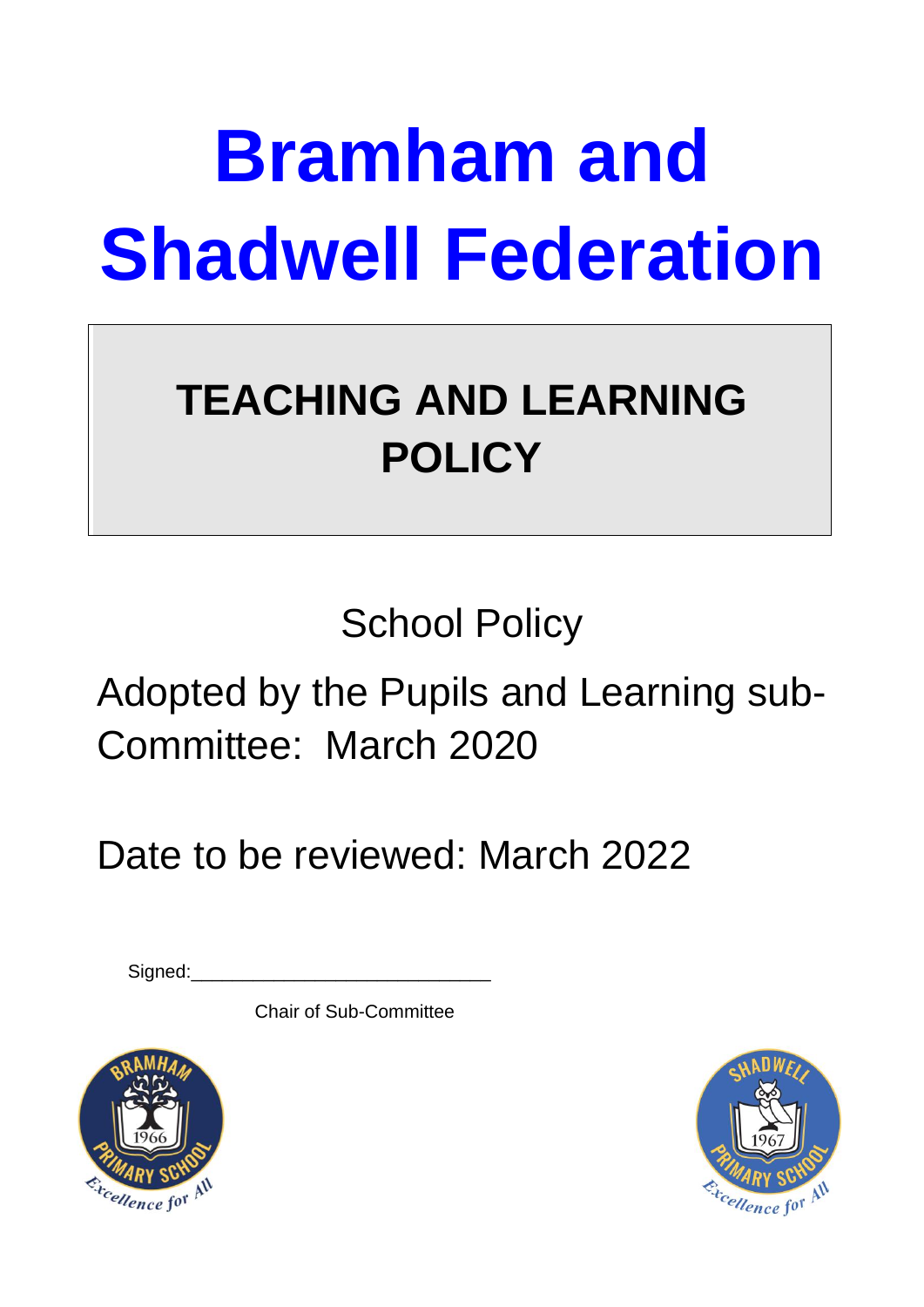#### **Teaching and Learning Policy for Bramham Shadwell Federation**

This Teaching and Learning Policy has been approved by the staff and Governors of Bramham Shadwell Federation and will be reviewed annually. It aims to ensure that the children at our Federation are provided with high quality learning experiences that lead to a consistently high level of pupil achievement. Through this policy, we aim to develop children's thirst for knowledge enabling them to build on prior learning and establish a positive attitude to learning with an understanding that during this process, they should expect to make mistakes and learn from them. Throughout the children's learning journey, aspects of SMSC are developed throughout the curriculum, British Values are carefully planned and infused within the day to day operation of our Federation.

Children learn through their total experience. This policy guides what children do, what teachers do, how time is managed, the organisation of the classroom and what the school as an organisation does to create an effective and well-managed learning environment in which the individual needs of each child can be met.

#### **TEACHING AND LEARNING**

We believe that children learn best when they:

- are happy;
- are interested and motivated:
- achieve success and gain approval;
- are given tasks which match their ability;
- receive the support they need to achieve good or accelerated progress;
- clearly understand the task:
- are confident, feel secure and are aware of boundaries;
- are challenged and stimulated;
- have the opportunity to practise and apply newly acquired skills and knowledge through a variety of creative cross-curricular and after-school activities.
- and when they find the learning fun and relevant.

#### **The Learning Environment**

The learning environment should engage and motivate all pupils by providing a safe and appropriately designed physical environment that both supports their learning and celebrates their achievements. The provision of organised opportunities for all pupils will allow pupils to develop their skills through a variety of processes, allowing them to develop their own self-help strategies and independence. Through the rigorous application of safeguarding procedures, promoting the growth of individual confidence and emotional welfare, all pupils feel secure and safe to fail.

The learning environment will be organised to ensure that children have the opportunity to: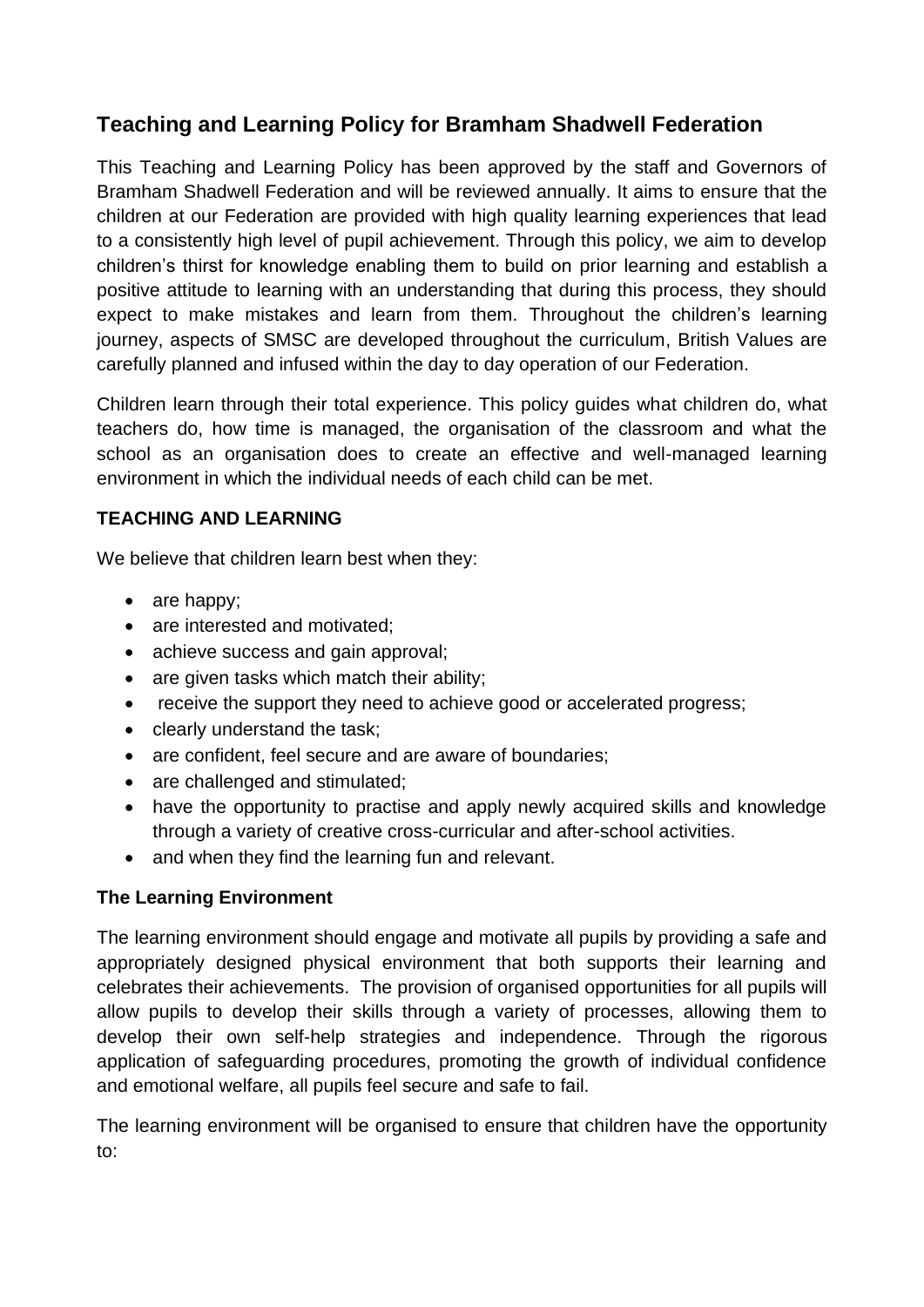- work individually, in groups and as a class;
- make decisions:
- work co-operatively;
- solve problems;
- be creative;
- discuss their ideas;
- develop social skills;
- develop independence;
- use initiative;
- receive support;
- achieve academically;
- use writing in all relevant opportunities;
- learn to evaluate their learning.

#### **Learning takes place in an environment which:**

- is challenging and stimulating;
- is peaceful and calm;
- is happy and caring;
- is organised;
- is secure for children;
- is well resourced:
- makes learning accessible;
- is encouraging and appreciative;
- is welcoming;
- provides equal opportunities by allowing respect and value for their fellow pupils regardless of disability, culture, race, gender or religion.
- provides a working atmosphere;
- encourages independence.

#### **Children should be encouraged to develop organisational skills and independence through:**

- appropriate tasks;
- building of confidence;
- example;
- co-operation;
- provision of suitable opportunities;
- responsibilities.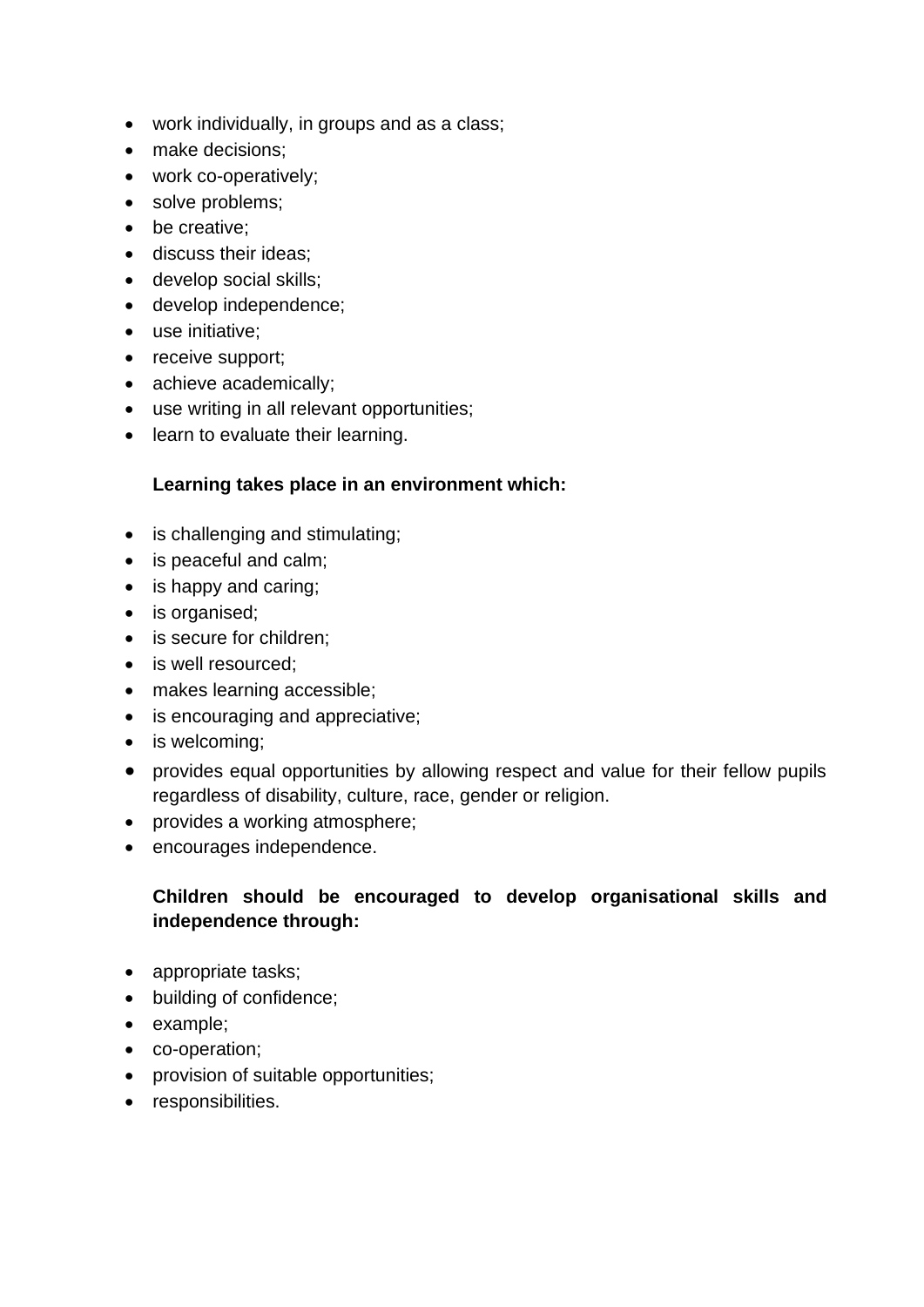#### **Adult Expectations**

Adults are expected to:

- Strive to ensure each child feels equally valued and reaches their full academic and personal potential.
- Demonstrate excellent role model behaviour and form positive relationships as part of a team.
- Maintain high standards of ethics and behaviour, within and outside school.
- Plan and contribute to children's SMSC development, through assemblies, acts of worship, curriculum programmes and lessons in PSHE, citizenship and life skills.
- Actively promote fundamental British values including democracy, the rule of law, individual liberty, and mutual respect and tolerance of those with different faiths and beliefs.
- Have good subject knowledge and use it to inspire pupils and build on their understanding.
- Have a good knowledge and understanding of child development and be able to design and deliver a curriculum appropriate to age and stage of development.
- Plan learning activities linked to the current assessment of pupils' prior learning and is differentiated, so that it consolidates, builds upon and extends learning for all pupils.
- Provide clear and detailed steps for improvement which motivate pupils to engage actively in the learning process.
- Engage in well-timed interventions using effective questioning to gauge pupil understanding and reshape explanation and tasks where this is needed.
- Assess pupils' progress accurately engaging constructively with them to ensure that they develop the maturity and skills to respond to constructive criticism.
- Effectively monitor and evaluate pupil learning, using Federation recording systems to engage in the analysis of individual and group progress and contributing to the Federation Development Plan.
- Fully engage with the systems, processes and intervention programmes which support our most vulnerable pupils.
- Provide interesting challenges and active support for our most able learners.
- Make risk assessments to ensure that all tasks and activities that the children do are safe.
- Teach pupils how to use all resources correctly and safely, with care and respect, including regard for Health and Safety, the environment and global issues.
- Value and promote partnership between home and school.
- Provide balanced and appropriate homework tasks to develop independent skills and reinforce learning.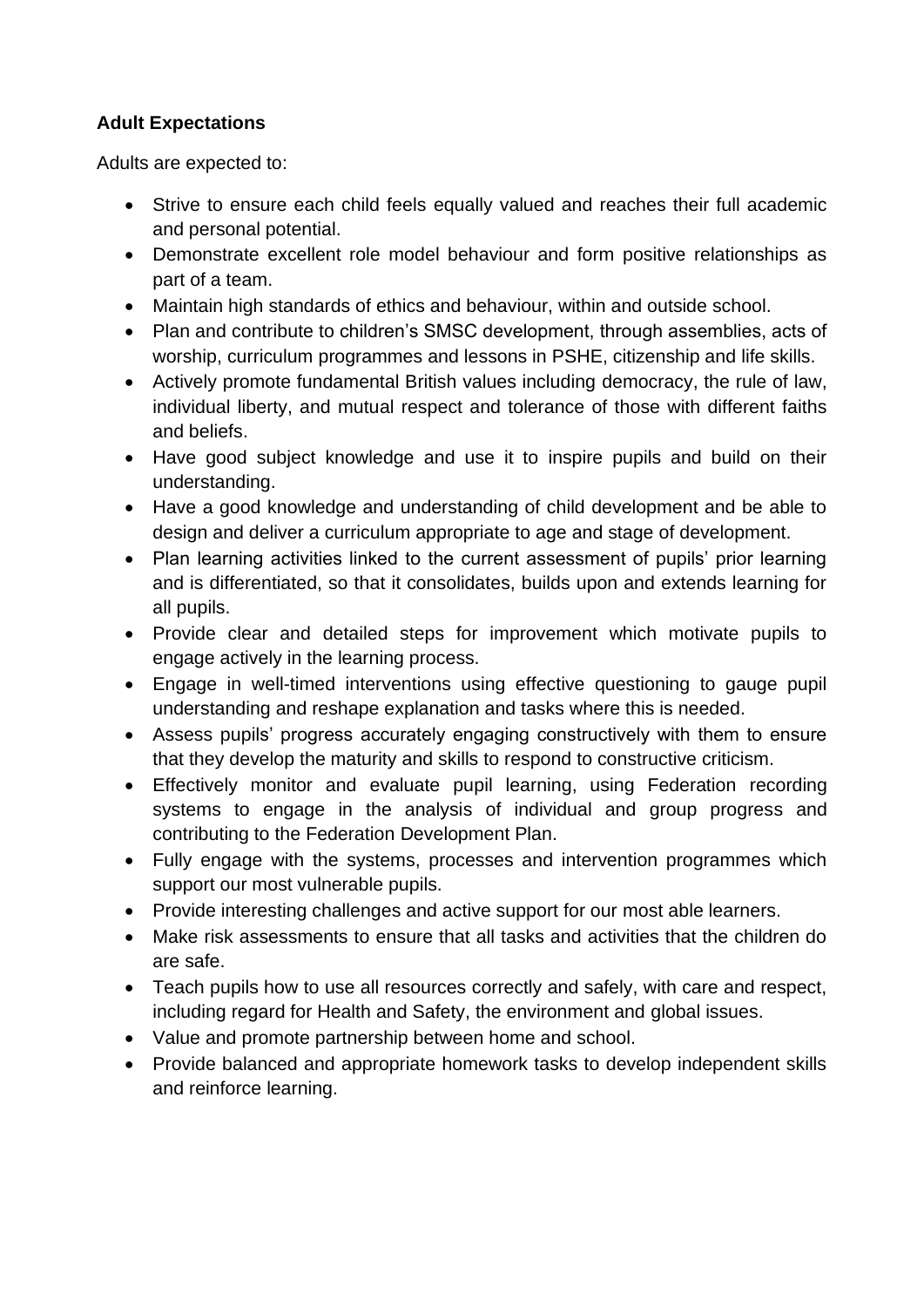#### **Parent and Carer Expectations**

Parents and carers are expected to:

• Work in partnership with the staff of the Federation according to the Home School Agreements.

#### **Governor Expectations**

Governors are expected to:

• Work alongside our SLT as a critical friend to ensure the curriculum evolves to meet the needs of all pupils, families and our local and global community.

#### **Display**

Display in the Federation should be used to create an attractive, stimulating and interactive environment. The work displayed should be of a high standard and use both 2D and 3D in a variety of media and be changed frequently. It should include work on different aspects of the curriculum and reflect the SMSC development of pupils through promotion of fundamental British values. In classrooms, displays should mainly take the form of working walls, allowing children to utilise their environment to support their everyday learning.

#### **Routines and Rules**

Routines and rules in the classroom contribute to a healthy learning environment. To be effective they should be:

- agreed by the children and clearly understood;
- fair and consistent;
- realistic and positive;
- kept to a minimum but enforced;
- daily activities with which the children are familiar.
- visible in each classroom for children to see.

All rules should result in the children knowing the boundaries of behaviour and should be set within the terms of the Federation's Positive Behaviour Policy.

#### **Achievement**

Social, physical, creative and academic achievements are celebrated in many ways as an on-going process in all aspects of school life, by:

- verbal or written praise by teachers, peers, headteacher and parents;
- displays of work;
- opportunities to perform or share;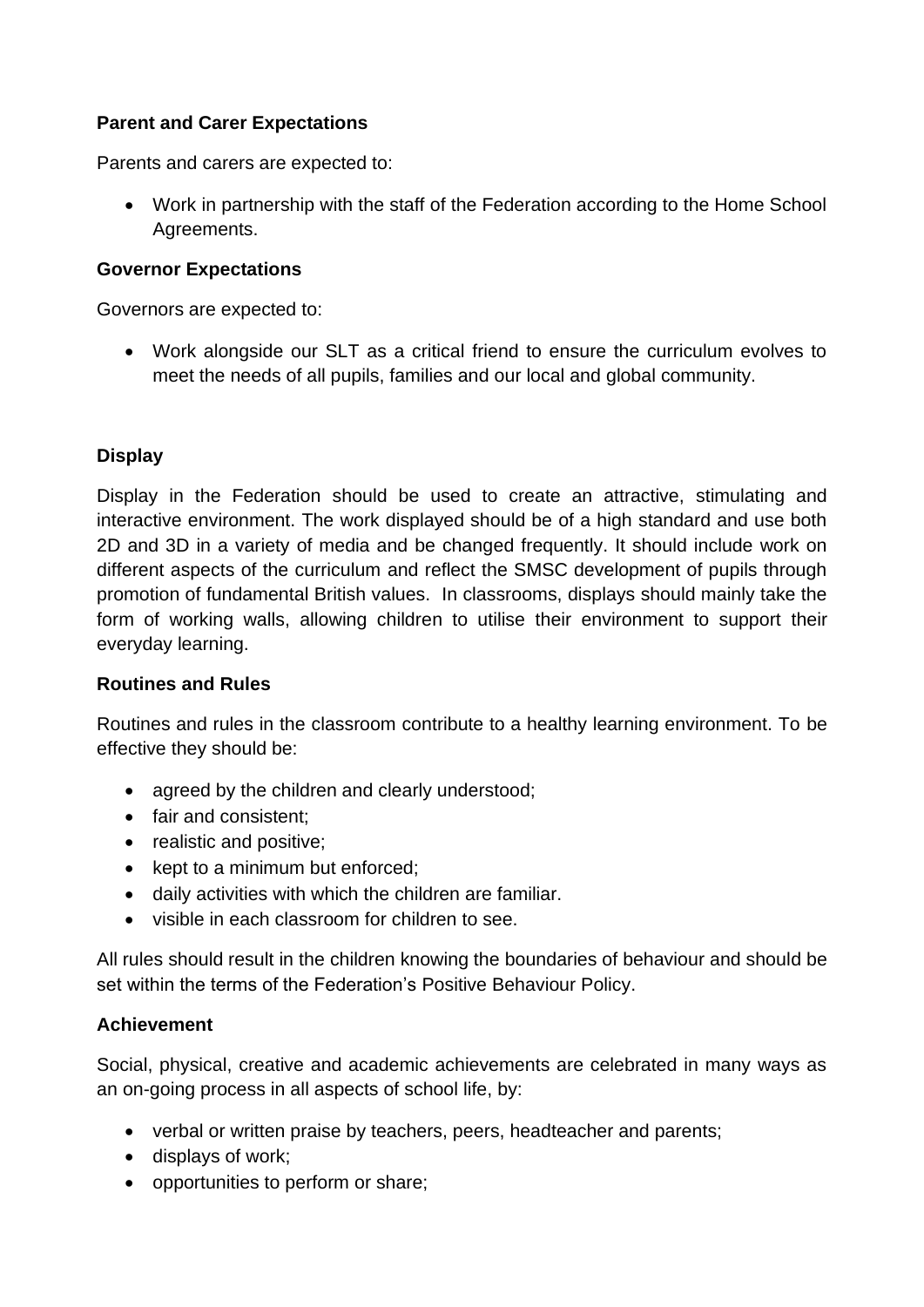- encouraging self-esteem;
- the awarding of stickers, house points and certificates:
- demonstrating the key learning for life characteristics;
- sharing success with the community, particularly in Celebration Assembly.

Teachers need to arrange time to observe, assess, reflect and review achievements with each child on a regular basis. The child should be involved in this process by the encouragement of self-appraisal and target setting. The provision of clear and detailed steps for improvement at an individual and group level is imperative to ensure that all pupils engage with self-directed learning.

Assessment is an integral part of the teaching and learning process and children should know their targets and how they are able to progress to the next level.

#### **CLASSROOM MANAGEMENT**

#### **Approaches to Teaching**

There must be a good balance of individual, group and whole-class teaching. Teachers should confidently deliver the curriculum through a range of teaching styles which promote the concentration, motivation and application of pupils. Groups will differ in composition and size for different activities.

There may be several different activities in progress and at these times the teacher will be helping mainly one group or individual whilst the remainder will be involved in planned activities that do not require teacher input (differentiated). It is important that while this is in progress, children stay on task. This can be helped by:

- having well organised and labelled resources;
- taking time to train children in procedures:
- making sure that children are aware of what they must do when they have completed an activity;

Other children, support staff, student teachers and parent helpers can be used.

#### **Time Management**

It is important that activities are well planned so that each child is working at their appropriate level, that they begin promptly and that the initial pace is maintained. All children should know what to do as soon as they enter the classroom and after they have completed an activity. A reminder list of tasks for individuals who have completed work ahead of the group is often helpful. Efficient planning and classroom organisation will significantly reduce time-wasting activities.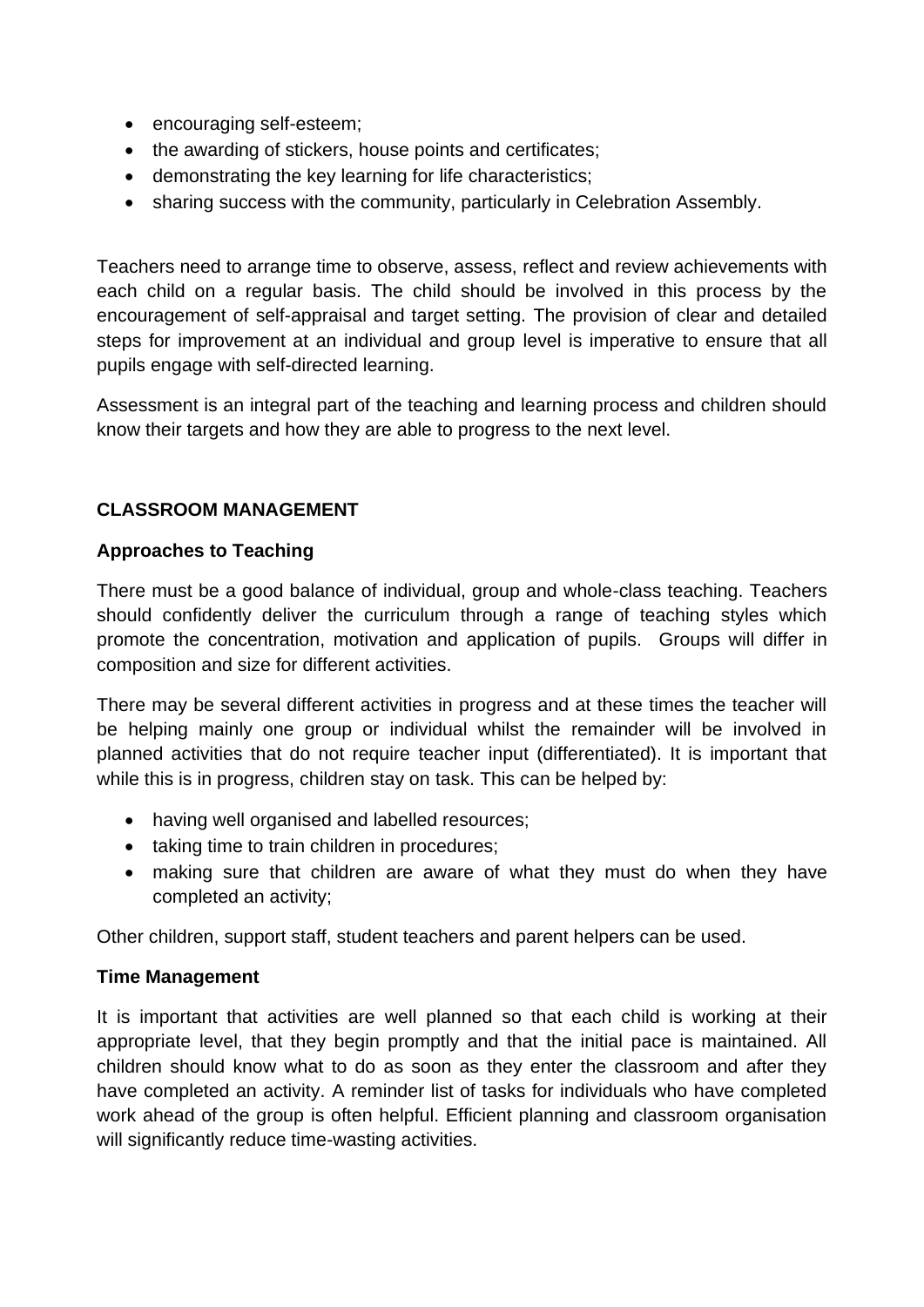#### **Federation Policies**

All policies and procedures including safeguarding are kept in the Head Teacher's office at both Bramham and Shadwell. Behaviour and safeguarding policies are included in the Federation Induction Booklet. It is the duty of each teacher to be familiar with Federation policies and to apply them. Any amendments to policies must be signed by all Federation staff to acknowledge that they have been read.

#### **Voluntary Helpers**

Voluntary helpers are a valuable resource and we should welcome their involvement in the classroom. They can help in many ways across the whole curriculum. Help can be on a regular basis or a specific event. In all cases it is very important that the teacher should take the time to ensure that the volunteer fully understands and is well prepared for the activity in which he or she is involved. Volunteers should be made to feel welcome in the school and should be offered refreshment from the staff room at break times.

#### **Equal Opportunities**

All children have the right to equal opportunities. Teachers' expectations of behaviour and performance by all children should be consistent. Groups, lines and all activities should be mixed where possible. Particular care should be taken in the areas of Science, Mathematics, Technology and Physical activities. Teachers must ensure that the same children do not dominate in group work. All activities, including extra-curricular activities at Bramham Shadwell Federation are open to all children, numbers permitting.

#### **Record Keeping**

All teachers should keep detailed records of their work with the class and of individual children's activities and progress. The school has a robust policy for planning, assessment, recording and reporting of National Curriculum subjects that must be adhered to. Other records are left to the teacher's professional discretion.

#### **PHYSICAL ORGANISATION**

#### **Furniture**

All classrooms should have tables arranged for:

- ease of working;
- flexibility;
- purposeful discussion;
- provision of quiet corners;
- large working surfaces.